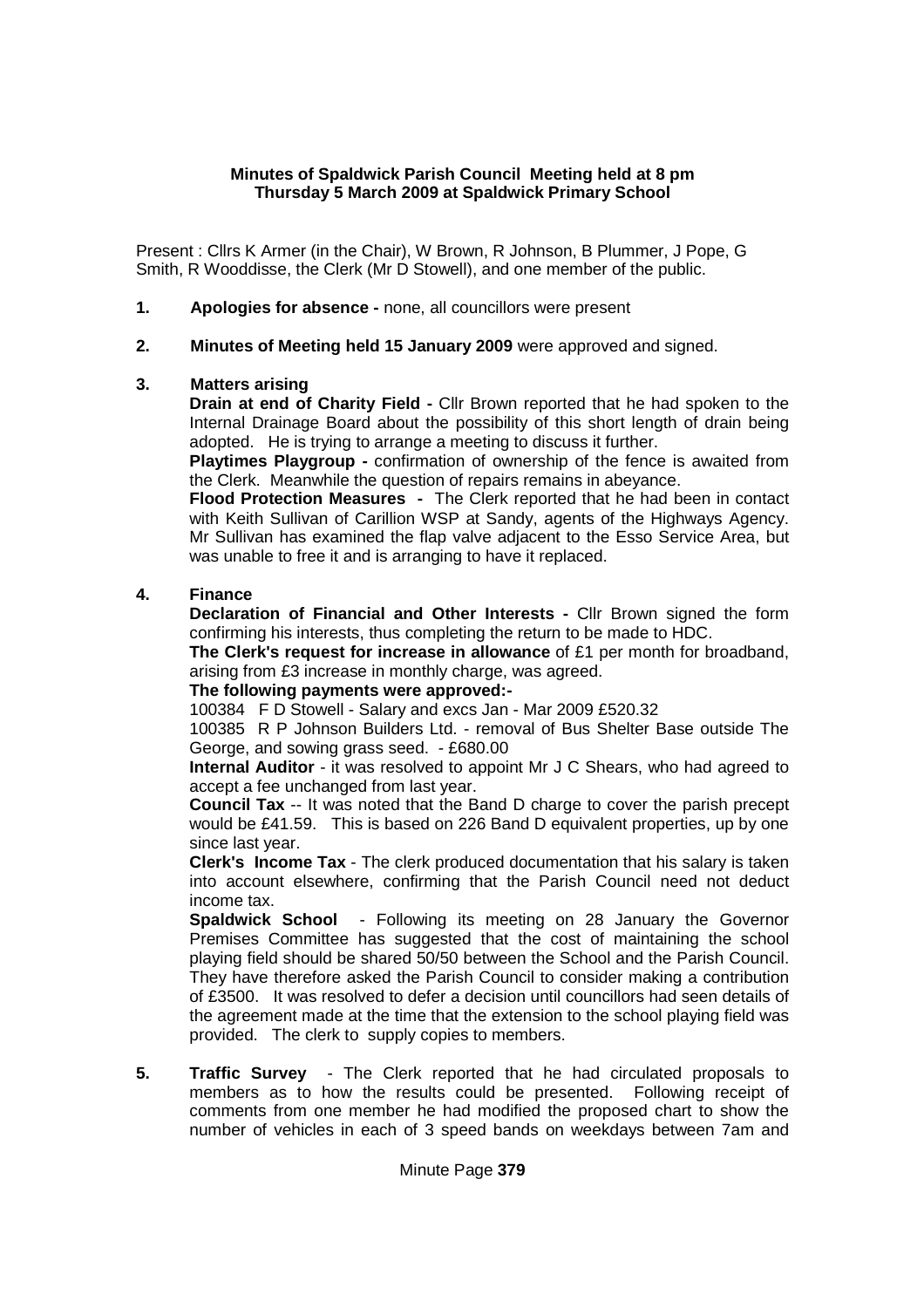7pm in both directions at each location (presented as chart C). This was accepted by the meeting as a means of supporting a request to the police for enforcement action. In addition a chart will be produced showing the traffic flow in High Street in the morning and afternoon when children are most likely to be around, to support the proposal for a footway from Ivy Way into the village. These and relevant data will be passed to influential bodies as soon as possible.

**6. Parish Plan** - Cllr Plummer reported that Bob Dearman has resigned from the steering group due to pressure of work. It was felt that it would be unwise to replace him, as they had now reached the stage of pulling the plan together, and any newcomer would have difficulty in catching up.

## **7. Maintenance of Assets / Environment**

**War memorial renovation** - a quote of £900 for cleaning the memorial and refilling 256 letters has been received. A second quote is to be obtained. **Equipment formerly installed at the Old Village Hall Children's Play Area** - Seat **-** it was proposed that this be installed elsewhere in the village, but where? Climbing Frame & Slide - as there appears to be no obvious use for this in the village, it was agreed to consider its disposal.

Swings (block of 2 and block of 3) - as it believed that it would cost too much to repair these, it was proposed that they be offered for sale.

The Clerk was asked to put this matter on the agenda of the next meeting.

## **8. Provision of Allotments**

**Funding -** Roger Haines has nothing to report.  **Rabbit fencing -** Cllr Johnson reported that had he obtained a quote of £5 / metre, supplied and fitted. He would pass this to Roger.

# **9. Planning**

## **To note HDC decisions :-**

**0803106CLED** - installation of chimney, 2-6 Thrapston Road - Certificate of Lawful Development refused.

**0803330FUL** - Erection of dwelling, Land at and including 11 Stow Road Referred to Development Control Panel on 16 March 2009 for decision.

**0802547REM** - Approval of siting, external appearance and landscaping for the erection of 4 dwellings, Land adjacent to 33 Thrapston Road - Details approved. The clerk reported that the owner of No.33 had sent a letter of concern to the Planning Authority, which had not been copied to the Parish Council. It was agreed that a copy of this and the Planning Authority's response be given to members for information.

# **10. Correspondence**

## **Circulated 19/1/09**

 **Rural Services Network -** invitation to become member free of charge, because it is supported by HDC, who is a member of SPARSE Rural Local Authority arm of RSN. This offer will not be taken up.

**HDC -** Local Development Framework, Gypsy and Traveller Sites Development Plan Document. Summary of issues consultation on principles and processes. No response considered necessary as it contains no reference to specific sites.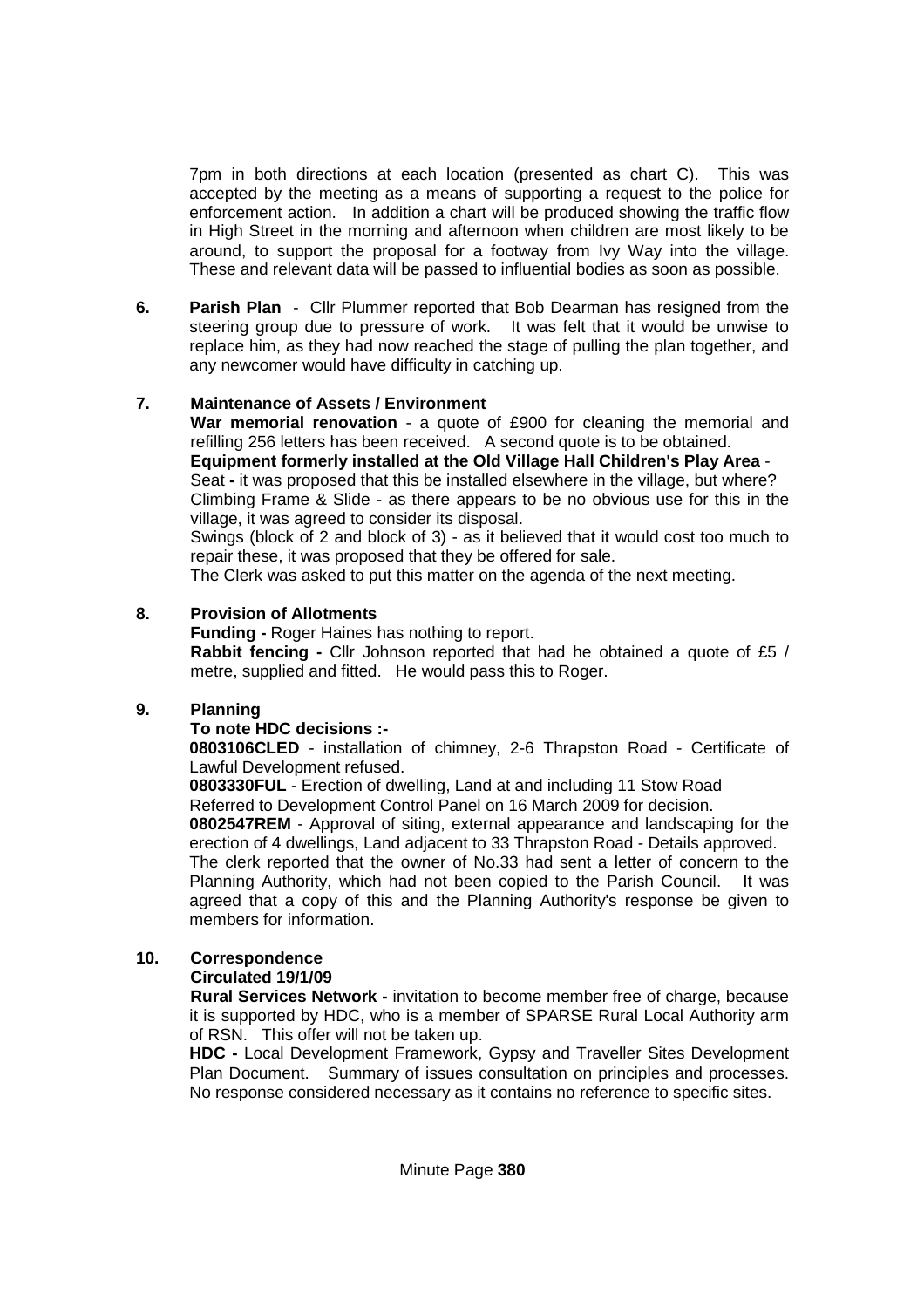# **New Correspondence**

 **CCC Countryside Issues** 

 **(1) Local Access Forum -** Annual recruitment poster - on parish notice board.

**(2) Waymarking for footpaths, bridleways and byways -** CCC will supply posts and markers on request, and practical assistance if needed.

**(3) Grasscutting** - footpaths, bridleways and byways. These are cut in May and July (subject to weather conditions). CCC ask for feedback if not cut when expected.

**Draft Huntingdonshire (Parishes) Order 2009** - This was circulated to Parish Councils by email on 19 February, with a note that DCLG's deadline for comments was 25 February. Copies of HDC & DCLG letters and the draft local map, which was in line with the Parish Council's proposal, have been circulated to parish councillors.

**Report from County Councillor Keith Walters** - stated that he would not be seeking re-election.

**Ditches outside Nos 1 & 3 Mount Pleasant** - one of the residents has asked if it would be possible for these ditches to be filled in to facilitate maintenance of the hedges and grass. The Clerk reported that he had referred this request to CCC Highways, owners of the verge, who advised that the residents should seek approval from the Environment Agency and, if there were no objection, arrange the works themselves. The Council has no objection, as long as the EA approve the proposal, the two sections of ditch no longer being connected to any drainage system. The Clerk to reply accordingly.

**Current Enforcement Cases -** The HDC quarterly report states no cases outstanding.

**Dog fouling -** a letter from a resident regarding dog fouling in Ferriman Road was tabled. This reflected the widely held view that this is a problem around the village which needs to be tackled. It was pointed out that there is very little the Parish Council can do - except to ensure that the appropriate signage is in place and that there are adequate receptacles in which to place the faeces. Currently there are four bins which can be used for this purpose - Royston Avenue, High Street near The George, The Village Green, The Green in Thrapston Road. HDC has been asked to consider placing another in Ferriman Road, near the pathway into the Public Open Space at the rear of Ferriman Road. HDC has been asked to renew any faded signage and to add more where necessary.

HDC can bring cases of dog fouling anywhere within the village envelope to the attention of the Courts , but this requires witnesses who can produce evidence of an offence.

**CCC (Public Footpath No.8 Spaldwick) Definitive Map Modification Order 2009 -** A copy of this Order dated 2 February 2009, which corrects the definitive map by showing Footpath No.8 starting from Thrapston Road between Nos. 31 & 33 instead of the western boundary of No.33, has been received. Two errors in the detail (a map reference and a footpath number) have been pointed out to the Senior Map Development Officer.

### **11. Any Other Business**

 **Village Sign -** Cllr Johnson agreed to speak to Trevor Cooper as to whether it needs to be refurbished.

 **Gate from Public Open Space into Long Lane -** the Clerk to obtain a quote.